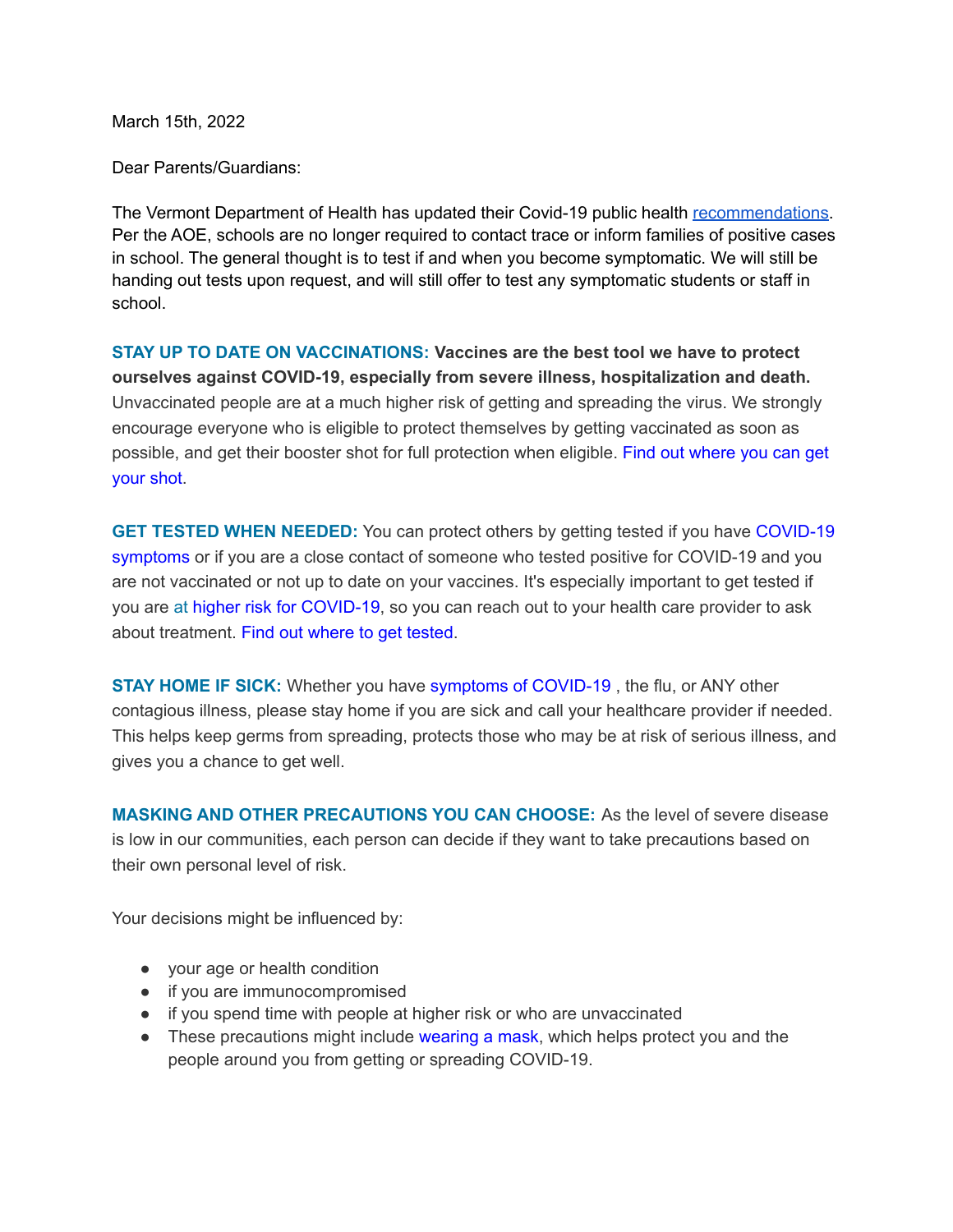**WHAT IS CLOSE CONTACT?** Close contact means being within 6 feet, for a total of 15 minutes or more over a 24-hour period, of someone with COVID-19 while they are contagious. You can be contagious two days before your symptoms begin and until you are recovered. For people who haven't had symptoms, you may be contagious two days before you have a positive test.

**If you are a close contact or think you had close contact with someone who tested positive for COVID-19, follow the guidance below.**

| <b>IF YOU:</b>                           | <b>PUBLIC HEALTH RECOMMENDATION</b>              |
|------------------------------------------|--------------------------------------------------|
| Are up to date on your COVID-19 vaccines | If you develop symptoms at any time, get tested. |

| <b>IF YOU:</b>                                                        | PUBLIC HEALTH RECOMMENDATION                                                                                                                                                                                 |
|-----------------------------------------------------------------------|--------------------------------------------------------------------------------------------------------------------------------------------------------------------------------------------------------------|
| Are NOT up to date on your COVID-19<br>vaccines or are not vaccinated | No earlier than day 4, take two antigen tests<br>$\bullet$<br>24 hours apart (or longer) OR<br>On or after day 5 take a PCR or LAMP test<br>$\bullet$<br>If you develop symptoms at any time, get<br>tested. |